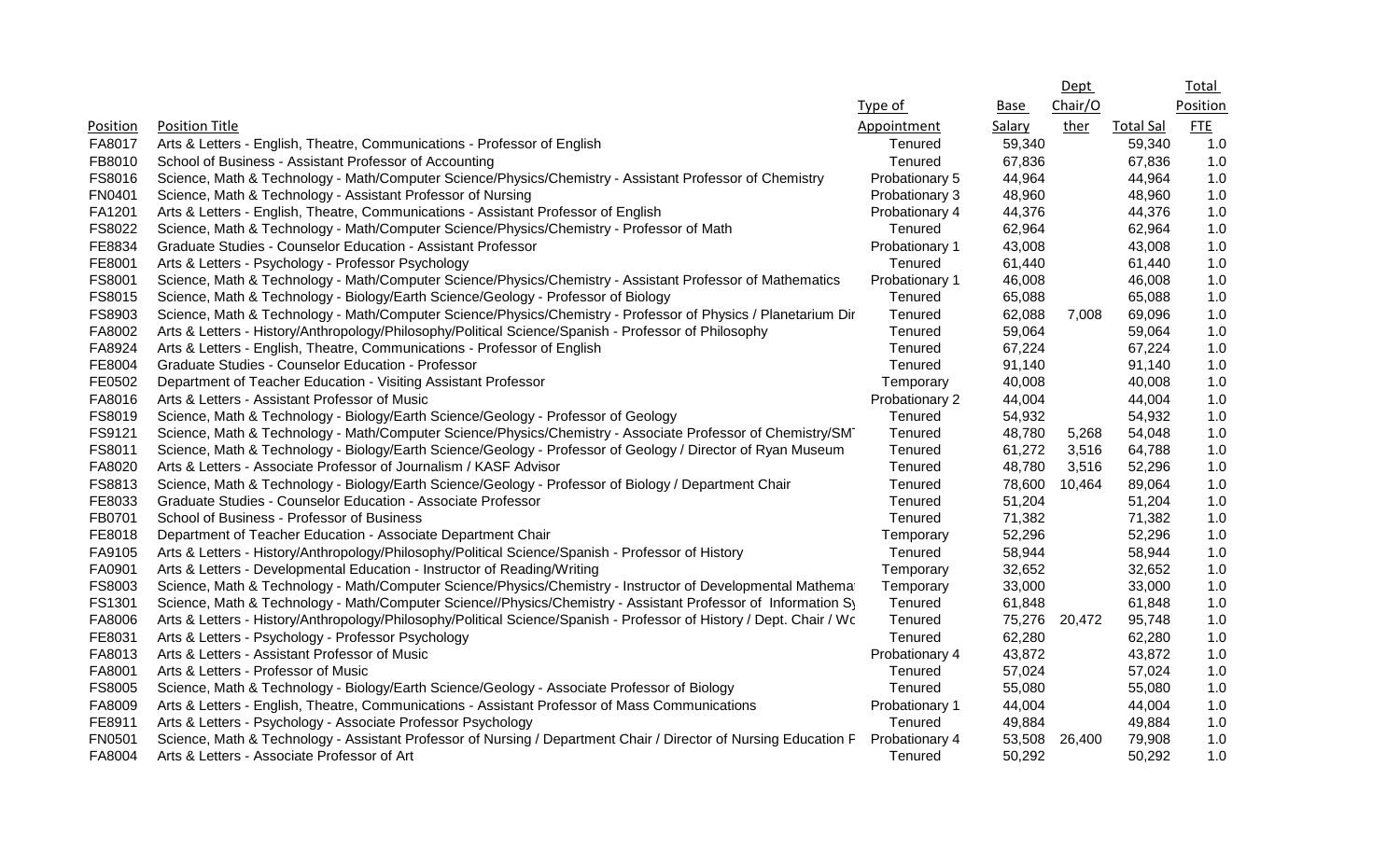| FE8924 | Department of Teacher Education - Visiting Assistant Professor                                                       | Temporary      | 45,000 |        | 45,000 | 1.0 |
|--------|----------------------------------------------------------------------------------------------------------------------|----------------|--------|--------|--------|-----|
| FE0802 | Graduate Studies - Counselor Education - Assistant Professor                                                         | Probationary 2 | 42,504 |        | 42,504 | 1.0 |
| FA8003 | Arts & Letters - History/Anthropology/Philosophy/Political Science/Spanish - Professor of Government                 | Tenured        | 56,988 |        | 56,988 | 1.0 |
| FE8927 | Department of Teacher Education - Visiting Assistant Professor                                                       | Temporary      | 50,004 |        | 50,004 | 1.0 |
| FA8707 | Arts & Letters - English, Theatre, Communications - Assistant Professor of English / Paw Print Advisor               | Probationary 4 | 42,840 |        | 42,840 | 1.0 |
| FA8031 | Arts & Letters - Visiting Assistant Professor of Art                                                                 | Temporary      | 42,000 |        | 42,000 | 1.0 |
| FA9020 | Arts & Letters - Sociology - Assistant Professor Sociology                                                           | Probationary 3 | 43,872 |        | 43,872 | 1.0 |
| FB8011 | School of Business - Assistant Professor of Marketing                                                                | Tenured        | 66,504 |        | 66,504 | 1.0 |
| FE8904 | Department of Teacher Education - Assistant Professor                                                                | Probationary 3 | 45,840 |        | 45,840 | 1.0 |
| FB8004 | School of Business - Assistant Professor of Accounting                                                               | Tenured        | 69,936 |        | 34,968 | 1.0 |
| FA8026 | Arts & Letters - Sociology - Professor Sociology                                                                     | Tenured        | 56,916 |        | 56,916 | 1.0 |
| FS8014 | Science, Math & Technology - Math/Computer Science/Physics/Chemistry - Professor of Math                             | Tenured        | 65,484 |        | 65,484 | 1.0 |
| FE0801 | Human Performance and Physical Education - Instructor                                                                | Temporary      | 35,040 |        | 35,040 | 1.0 |
| FE8026 | Arts & Letters - Psychology - Professor Psychology / Department Chair                                                | Tenured        | 73,572 | 6,492  | 80,064 | 1.0 |
| FA0434 | Arts & Letters - Psychology - Assistant Professor Psychology                                                         | Probationary 2 | 44,004 |        | 44,004 | 1.0 |
| FE1101 | Human Performance and Physical Education - Visiting Assistant Professor                                              | Temporary      | 42,000 |        | 42,000 | 1.0 |
| FS8013 | Science, Math & Technology - Biology/Earth Science/Geology - Assistant Professor of Biology                          | Probationary 4 | 51,012 |        | 51,012 | 1.0 |
| FS8907 | Science, Math & Technology - Math/Computer Science/Physics/Chemistry - Assistant Professor Chemistry                 | Probationary 1 | 44,508 |        | 44,508 | 1.0 |
| FA9432 | Arts & Letters - Professor of Music                                                                                  | Tenured        | 61,200 |        | 61,200 | 1.0 |
| FA0033 | Arts & Letters - History/Anthropology/Philosophy/Political Science/Spanish - Associate Professor of History          | Tenured        | 48,492 |        | 48,492 | 1.0 |
| FB8012 | School of Business - Professor of Business                                                                           | Tenured        | 80,748 |        | 80,748 | 1.0 |
| FA8029 | Arts & Letters - English, Theatre, Communications - Professor of English/ Department Chair                           | Tenured        | 59,340 | 12,036 | 71,376 | 1.0 |
| FE1102 | Graduate Studies - Counselor Education - Professor/ Department Chair                                                 | Tenured        | 87,696 | 6,492  | 94,188 | 1.0 |
| FA8023 | Arts & Letters - Sociology - Professor Sociology                                                                     | Tenured        | 75,648 |        | 75,648 | 1.0 |
| FA8915 | Arts & Letters - English, Theatre, Communications - Assistant Professor of English                                   | Probationary 1 | 42,000 |        | 42,000 | 1.0 |
| FE8921 | Graduate Studies - Counselor Education - Assistant Professor                                                         | Probationary 3 | 43,872 |        | 43,872 | 1.0 |
| FS8706 | Science, Math & Technology - Math/Computer Science/Physics/Chemistry - Visiting Assistant Professor of Mathen        | Temporary      | 46,000 |        | 46,000 | 1.0 |
| FS8002 | Science, Math & Technology - Math/Computer Science/Physics/Chemistry - Professor of Chemistry / Chemistry Pr         | Tenured        | 65,472 |        | 65,472 | 1.0 |
| FN1001 | Science, Math & Technology - Assistant Professor of Nursing                                                          | Probationary 3 | 48,960 |        | 48,960 | 1.0 |
| FS0901 | Science, Math & Technology - Math/Computer Science/Physics/Chemistry - Instructor of Developmental Mathema           | Temporary      | 33,660 |        | 33,660 | 1.0 |
| FA0701 | Arts & Letters - History/Anthropology/Philosophy/Political Science/Spanish -Assistant Professor of Political Science | Probationary 2 | 43,500 |        | 43,500 | 1.0 |
| FS8012 | Science, Math & Technology - Math/Computer Science/Physics/Chemistry - Professor of Physics / Department Ch          | Tenured        | 72,084 | 12,324 | 84,408 | 1.0 |
| FA8012 | Arts & Letters - English, Theatre, Communications - Associate Professor of Speech/Theater                            | Tenured        | 48,324 |        | 48,324 | 1.0 |
| FA8027 | Arts & Letters - English, Theatre, Communications - Professor of Speech/Theater / Theatre Program Coordinator        | Tenured        | 68,664 | 3,516  | 72,180 | 1.0 |
| FE0701 | Graduate Studies - Counselor Education - Assistant Professor                                                         | Probationary 4 | 43,872 |        | 43,872 | 1.0 |
| FE8707 | Graduate Studies - Counselor Education - Assistant Professor                                                         | Probationary 1 | 43,008 |        | 43,008 | 1.0 |
| FE8815 | Arts & Letters - Psychology - Assistant Professor Psychology                                                         | Probationary 5 | 43,920 |        | 43,920 | 1.0 |
| FA1301 | Arts & Letters - Art Department - Assistant Professor of Photography                                                 | Probationary 3 | 47,952 |        | 47,952 | 1.0 |
| FA8021 | Arts & Letters - Professor of Art                                                                                    | Tenured        | 56,184 |        | 56,184 | 1.0 |
| FA9332 | Arts & Letters - World Languages - Associate Professor of Spanish                                                    | Tenured        | 51,936 |        | 51,936 | 1.0 |
| FB8008 | School of Business - Professor of Business                                                                           | Tenured        | 73,764 |        | 73,764 | 1.0 |